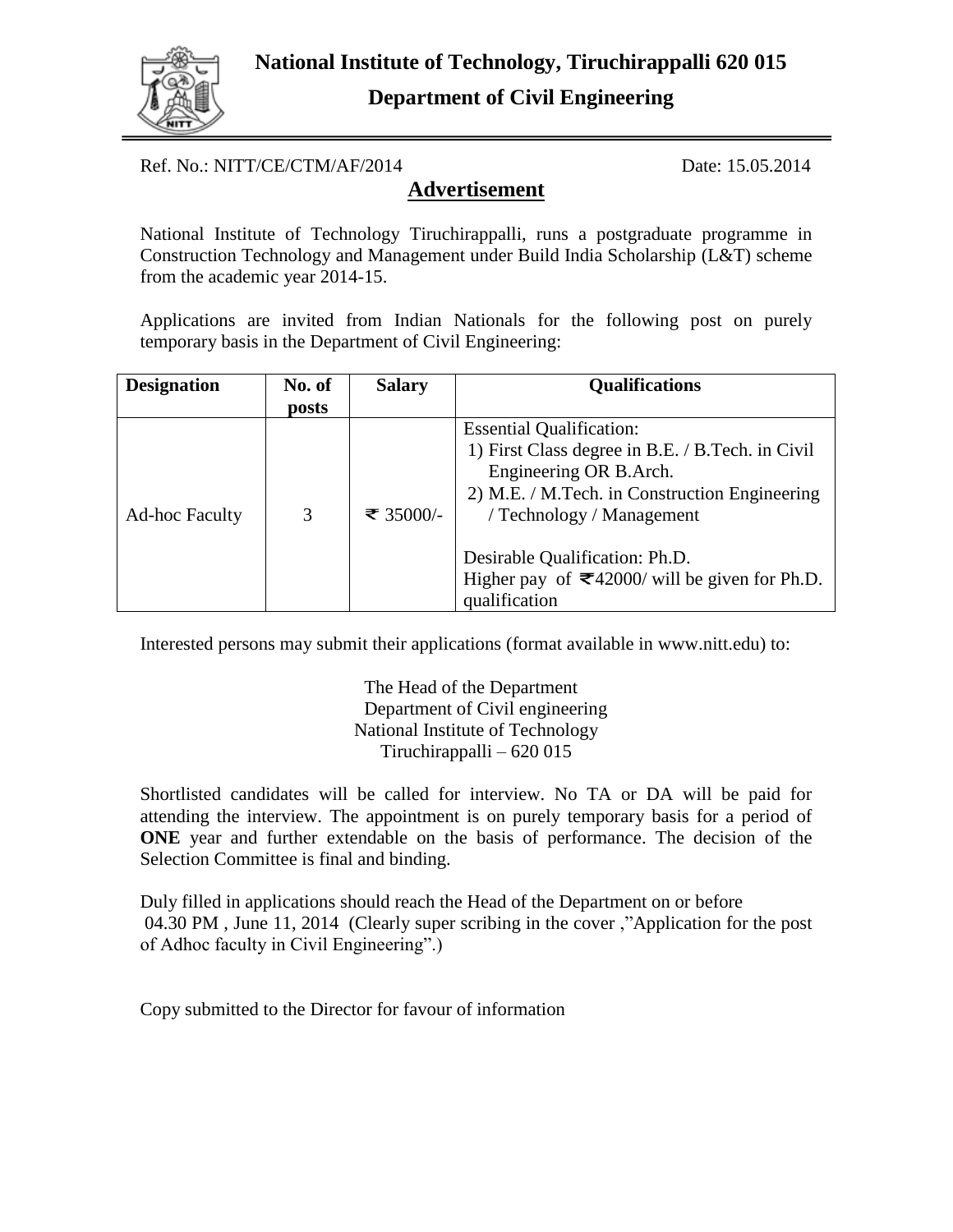

# NATIONAL INSTITUTE OF TECHNOLOGY TIRUCHIRAPPALLI **TAMIL NADU - 620 015**

| <b>RECENT</b><br>APPLICATION FOR THE POST OF Ad-hoc Faculty in Civil Engineering<br>PASSPORT SIZE<br><b>COLOR</b><br>PHOTOGRAPH TO<br><b>BE AFFIXED</b><br><b>Citizen of India</b><br>by Birth $\vert$ $\vert$<br>By Domicile<br><b>SC</b><br><b>ST</b><br><b>OBC</b><br><b>UR</b><br><b>PWD</b><br>(please attach the attested copy of certificate for SC, ST, OBC & PWD)<br>YES/NO<br>In case of OBC, whether belongs to<br>(If 'NO', enclose OBC Certificate issued after 01.01.2013 based<br>on income of 2011-12)<br><u> 1989 - Johann Barbara, markazi batar a shekara 1980 - Andrea Santana a shekara 1980 - Andrea Santana a shekar</u><br>E mail:<br>Phone:<br>Mobile: |                                                                                                               | <b>Application form for Ad-hoc Faculty Position</b> |  |
|---------------------------------------------------------------------------------------------------------------------------------------------------------------------------------------------------------------------------------------------------------------------------------------------------------------------------------------------------------------------------------------------------------------------------------------------------------------------------------------------------------------------------------------------------------------------------------------------------------------------------------------------------------------------------------|---------------------------------------------------------------------------------------------------------------|-----------------------------------------------------|--|
|                                                                                                                                                                                                                                                                                                                                                                                                                                                                                                                                                                                                                                                                                 |                                                                                                               |                                                     |  |
|                                                                                                                                                                                                                                                                                                                                                                                                                                                                                                                                                                                                                                                                                 | <b>DEPARTMENT</b>                                                                                             |                                                     |  |
|                                                                                                                                                                                                                                                                                                                                                                                                                                                                                                                                                                                                                                                                                 | <b>SPECIALIZATION</b>                                                                                         |                                                     |  |
|                                                                                                                                                                                                                                                                                                                                                                                                                                                                                                                                                                                                                                                                                 |                                                                                                               |                                                     |  |
|                                                                                                                                                                                                                                                                                                                                                                                                                                                                                                                                                                                                                                                                                 |                                                                                                               |                                                     |  |
|                                                                                                                                                                                                                                                                                                                                                                                                                                                                                                                                                                                                                                                                                 |                                                                                                               |                                                     |  |
|                                                                                                                                                                                                                                                                                                                                                                                                                                                                                                                                                                                                                                                                                 | 4. Citizenship Status:<br>(tick the appropriate box)                                                          |                                                     |  |
|                                                                                                                                                                                                                                                                                                                                                                                                                                                                                                                                                                                                                                                                                 | 5. Category:                                                                                                  |                                                     |  |
|                                                                                                                                                                                                                                                                                                                                                                                                                                                                                                                                                                                                                                                                                 |                                                                                                               |                                                     |  |
|                                                                                                                                                                                                                                                                                                                                                                                                                                                                                                                                                                                                                                                                                 | Creamy layer:                                                                                                 |                                                     |  |
|                                                                                                                                                                                                                                                                                                                                                                                                                                                                                                                                                                                                                                                                                 | 6. Address to which Communications<br>should be sent (also furnish email,<br>fax, telephone number, if any) : |                                                     |  |
|                                                                                                                                                                                                                                                                                                                                                                                                                                                                                                                                                                                                                                                                                 |                                                                                                               |                                                     |  |
|                                                                                                                                                                                                                                                                                                                                                                                                                                                                                                                                                                                                                                                                                 | 7. Permanent Home Address:                                                                                    |                                                     |  |
|                                                                                                                                                                                                                                                                                                                                                                                                                                                                                                                                                                                                                                                                                 |                                                                                                               |                                                     |  |
|                                                                                                                                                                                                                                                                                                                                                                                                                                                                                                                                                                                                                                                                                 |                                                                                                               |                                                     |  |
|                                                                                                                                                                                                                                                                                                                                                                                                                                                                                                                                                                                                                                                                                 |                                                                                                               |                                                     |  |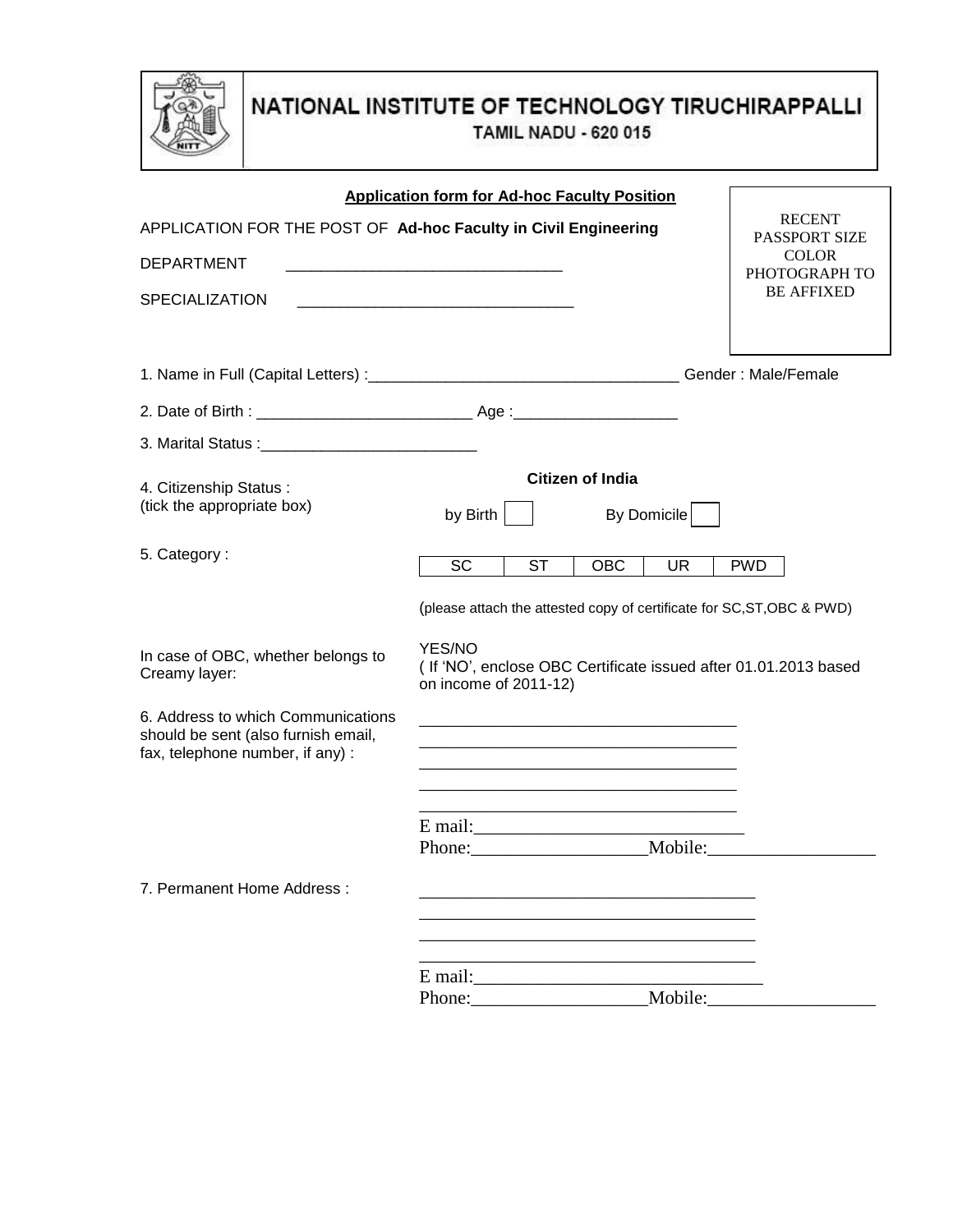### **8. (a)Educational Qualifications :**

| <b>Degree</b>   | <b>Discipline</b> | <b>University</b> | <b>Class</b> | $%$ of<br>marks/CGPA | Year of<br>passing |
|-----------------|-------------------|-------------------|--------------|----------------------|--------------------|
| Bachelor's      |                   |                   |              |                      |                    |
| Degree          |                   |                   |              |                      |                    |
| Master's        |                   |                   |              |                      |                    |
| Degree          |                   |                   |              |                      |                    |
| Ph.D. Degree    |                   |                   |              |                      |                    |
| Others (if any) |                   |                   |              |                      |                    |

(b) Have you cleared NET / SLET (For Non-Engineering Disciplines)

………………………………………………………………………………………………............

(c) GATE Score .............................., All India Rank ............................, Year ..............................

### **9. Details of PG/Ph.D. thesis**

| <b>Degree</b>         | Title of the thesis |
|-----------------------|---------------------|
| $\sim$ $\sim$<br>.ت.′ |                     |
| Ph.D.                 |                     |

**10. Professional Experience** (Teaching/Research/Industrial) in chronological order up to the present post

| Organization | <b>Designation</b> | <b>From</b> | To l | Last pay band and Grade<br>pay |
|--------------|--------------------|-------------|------|--------------------------------|
|              |                    |             |      |                                |
|              |                    |             |      |                                |
|              |                    |             |      |                                |

**11. Academic Profile**(Give details of the following in separate sheets)

(a)Publication details (Give numbers) (Attach reprints of best 5 recent publications)

| Sl.No | <b>Nature</b>                  |               | <b>Published</b> | Accepted |
|-------|--------------------------------|---------------|------------------|----------|
|       | Refereed Journals <sup>#</sup> | National      |                  |          |
|       |                                | International |                  |          |
|       | Conferences/Presentations      | National      |                  |          |
|       | (proceedings)                  | International |                  |          |
|       | <b>Books</b>                   |               |                  |          |
| 4.    | <b>Book Chapters</b>           |               |                  |          |

# Attach a separate sheet with the list of all publications / presentations classified as National/ International along with science citation Index (SCI)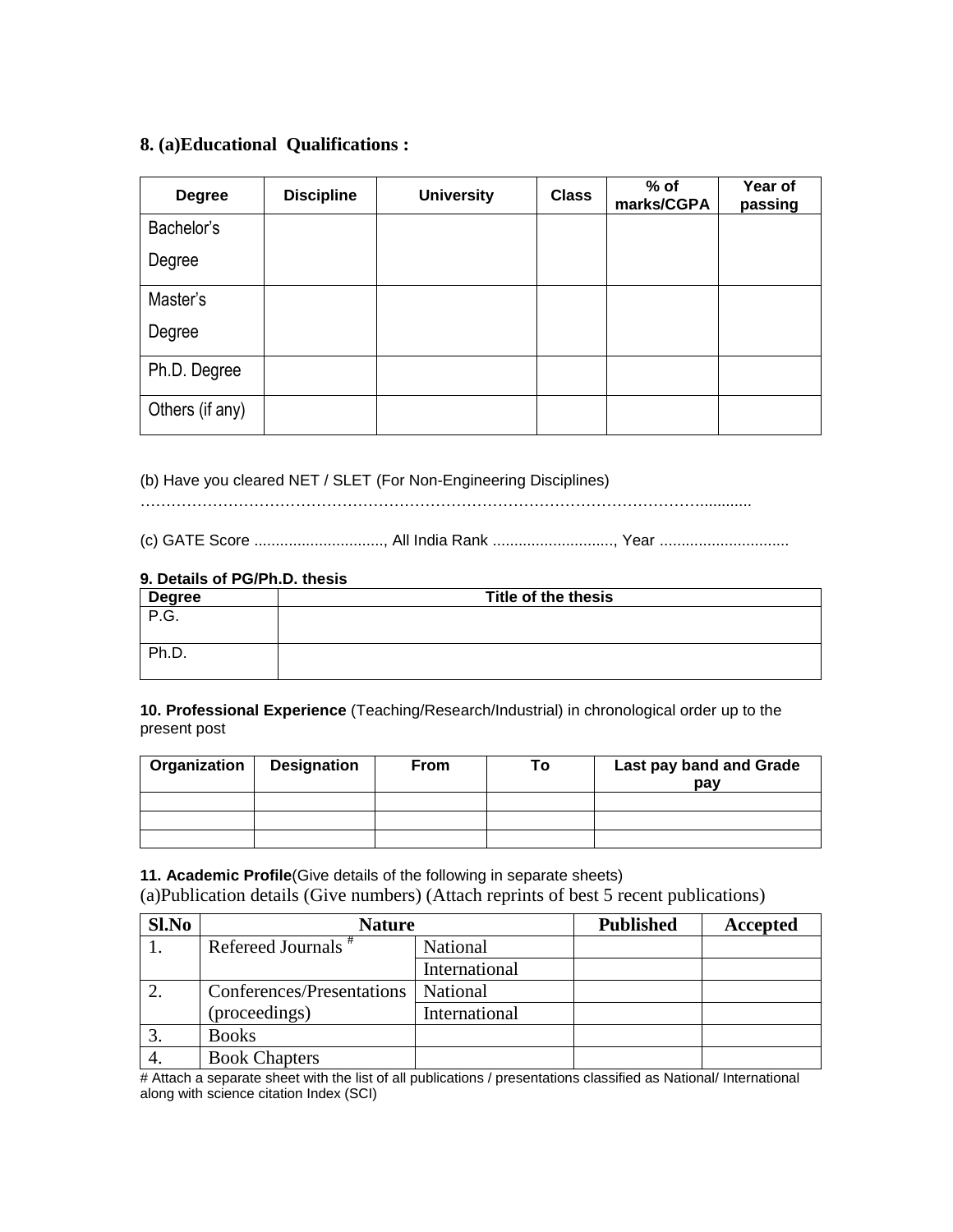(b) No. of PG Dissertations/Ph.D. thesis guided/co guided:

<u>P.<del>G.</del> Participants of the set of the set of the set of the set of the set of the set of the set of the set of the se</u>

Ph.D.

(Attach the titles of the P.G./Ph.D.s guided)

(c)No. of Workshop/Training Programmes/Summer/ Winter Schools / Conferences Attended /Organized:

(d)Awards, Patents, Prizes , Honours

\_\_\_\_\_\_\_\_\_\_\_\_\_\_\_\_\_\_\_\_\_\_\_\_\_\_\_\_\_\_

(e)Any other relevant information on your academic standing in brief:

:\_\_\_\_\_\_\_\_\_\_\_\_\_\_\_\_\_\_\_\_\_\_\_\_\_\_\_\_\_\_\_\_\_\_\_\_\_\_\_\_\_\_\_\_\_\_\_\_\_\_\_\_\_\_\_\_

\_\_\_\_\_\_\_\_\_\_\_\_\_\_\_\_\_\_\_\_\_\_\_\_\_\_\_\_\_\_\_\_\_\_\_\_\_\_\_\_\_\_\_\_\_\_\_\_\_\_\_\_\_\_\_

## **12. Research Projects:**

\_\_\_\_\_\_\_\_\_\_\_\_\_

| SI.<br>No. | <b>Title of the Project</b> | <b>Amount</b><br>in Rs. | <b>Funding</b><br><b>Agency</b> | <b>Period</b> | <b>Remarks</b><br>(Completed/<br>Ongoing) |
|------------|-----------------------------|-------------------------|---------------------------------|---------------|-------------------------------------------|
|            |                             |                         |                                 |               |                                           |
| 2.         |                             |                         |                                 |               |                                           |
| 3.         |                             |                         |                                 |               |                                           |
| 4.         |                             |                         |                                 |               |                                           |

\_\_\_\_\_\_\_\_\_\_\_\_\_\_\_\_\_\_\_\_\_\_\_\_\_\_\_\_\_\_\_\_\_\_\_\_\_\_\_\_\_\_\_\_\_\_\_\_\_\_\_\_\_\_\_\_\_\_\_\_\_\_\_\_\_\_\_\_\_\_\_\_

## **13. Consultancy**

| SI. No. | <b>Name of Organisation</b> | Year | Amount (Rs.) |
|---------|-----------------------------|------|--------------|
|         |                             |      |              |
|         |                             |      |              |
| J.      |                             |      |              |

### **14. Professional Affiliation, Indian and Foreign (Membership of Societies, etc.)**

| Organization | Year of<br>induction | <b>Grade of Membership</b> | <b>Remarks</b> |
|--------------|----------------------|----------------------------|----------------|
|              |                      |                            |                |
|              |                      |                            |                |

**15.** Present Basic Pay: \_\_\_\_\_\_\_\_\_\_\_\_\_\_\_\_\_\_\_\_ Time required to join if post is offered: \_\_\_\_\_\_\_\_\_\_\_\_\_\_\_\_\_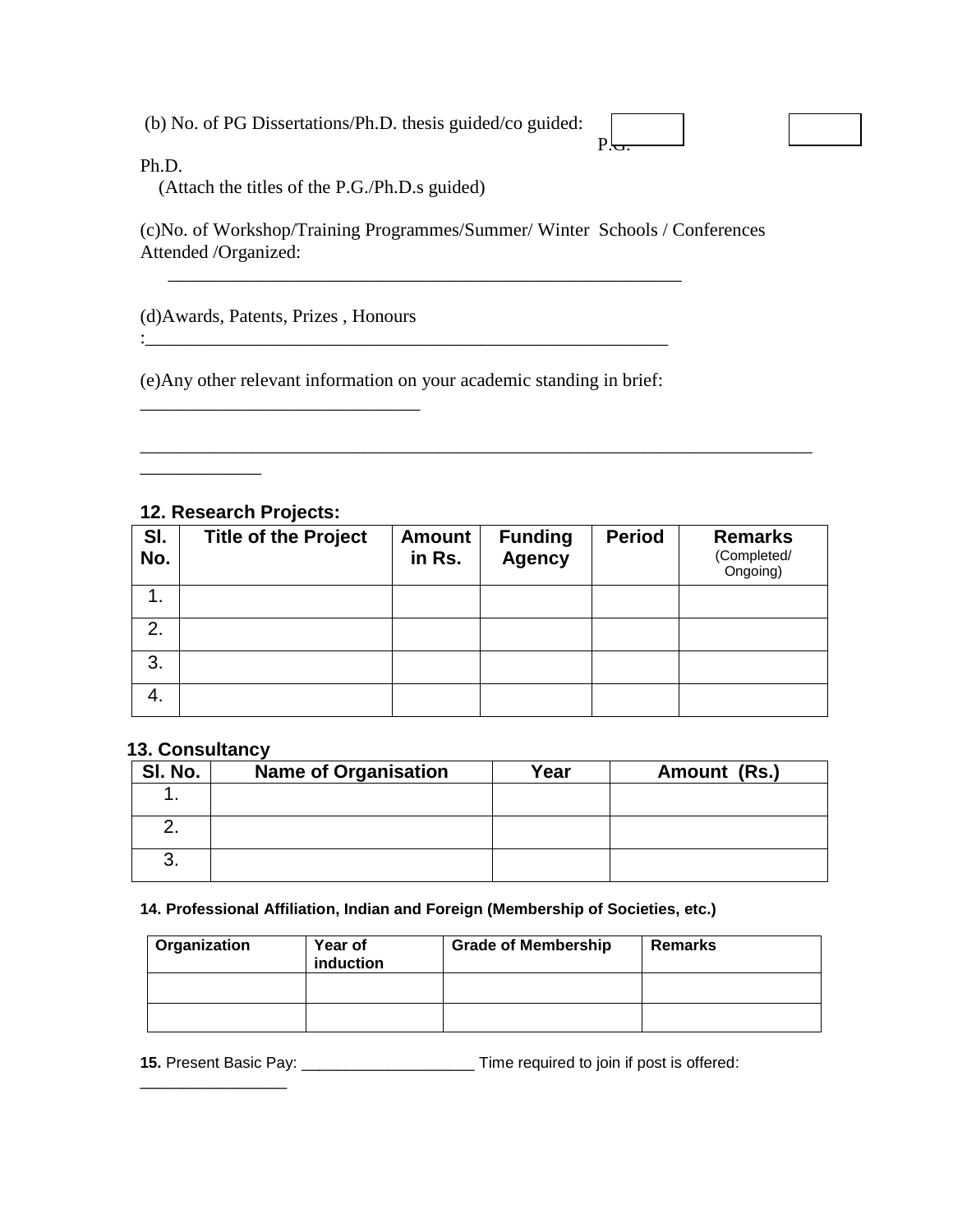**16.** Please provide two references ( Not related to the candidate), who are well aware of capability of candidate in the following format. **Submit these details of two references in two separate sealed covers along with the application.**

Name of Candidate : Name and Designation of Referee : Contact Details in the contact of the contact  $\sim$ I know the state of the state of the vears in my capacity as quide/professor According to my evaluation the candidate is rated as below (1 to 10 scale)

- a. Academic Excellence
	- a) Knowledge of fundamentals
	- b) Knowledge of latest trends
	- b. Academic Delivery
		- a) Subject lecture preparation capability
		- b) Communication capability for delivering lectures and handling of 100 students

- c) Doubt clearing/clarification capability
- d) Student friendly approach
- c. Research
	- a) Research planning
	- b) Research execution
	- c)Technical documentation capabilities
- d. Character/Integrity/Moral quality

I recommend him/her for faculty position at NIT, Trichy.

#### **17. List of Documents enclosed:**

- 1.
- 2.
- 3.
- .

 . .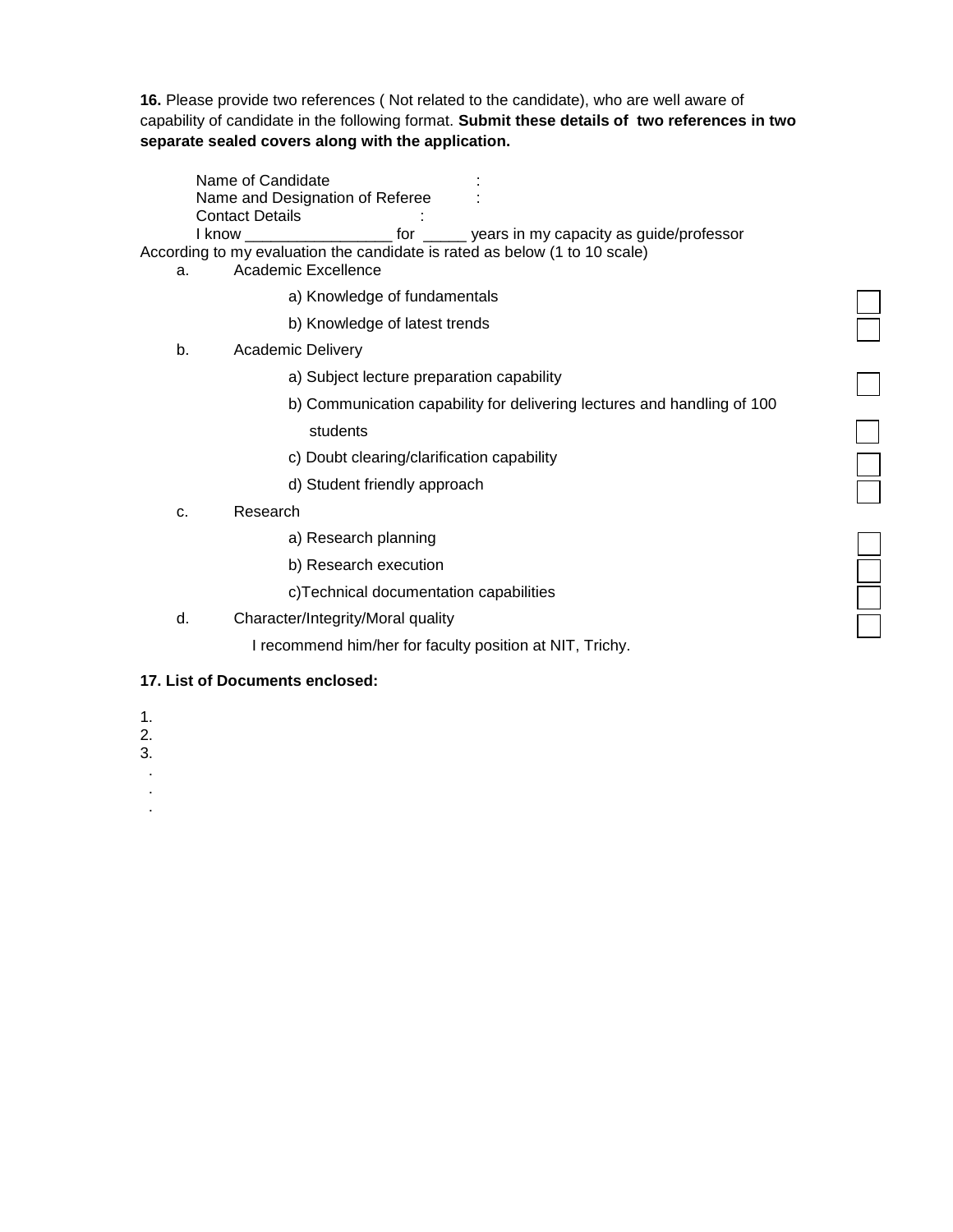#### **18**.**DECLARATION**

I hereby declare that the information given above is correct and to the best of my knowledge and belief. I fully understand that if it is found at a later date that any information given in the application is incorrect/false or if I do not satisfy the eligibility criteria, my candidature/ appointment is liable to be cancelled/terminated.

Place : Date :

#### **Signature of the Applicant**

#### **19. Endorsement of the Present Employer:**

The application of

(Name and Designation of applicant) for the post of Asst. Professor in the department of\_\_\_\_\_\_\_\_\_\_\_\_\_\_\_\_\_\_\_\_\_\_\_\_\_\_\_\_\_\_\_ NIT, Tiruchirappalli-15 is forwarded to the Registrar, National Institute of Technology, Tiruchirappalli-620 015.

\_\_\_\_\_\_\_\_\_\_\_\_\_\_\_\_\_\_\_\_\_\_\_\_\_\_\_\_\_\_\_\_\_\_\_\_\_\_\_\_\_\_\_\_\_\_\_\_\_\_\_\_\_\_\_\_\_\_\_

**Seal**

Date : **Signature of the Head of the Institution with Signature of the Head of the Institution with**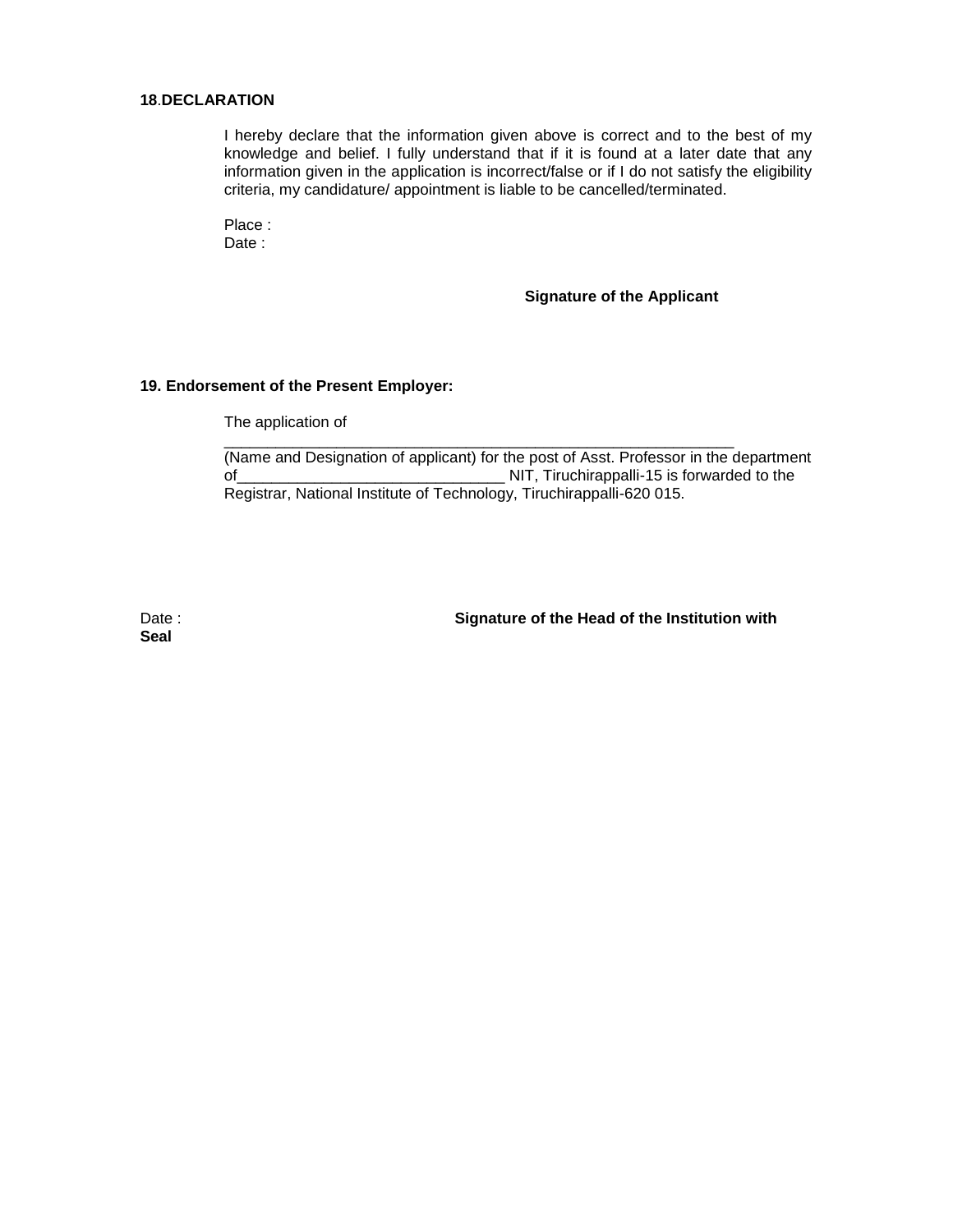# **NATIONAL INSTITUTE OF TECHNOLOGY, TIRUCHIRAPPALLI-620 015**

## **DATA SHEET**

(To be filled by the candidate)

|                  |                                | Post applied for: Assistant Professor (On Contract) |                             | <b>Department:</b>  |          |       |                            |
|------------------|--------------------------------|-----------------------------------------------------|-----------------------------|---------------------|----------|-------|----------------------------|
|                  | Name and Address               |                                                     |                             |                     |          |       |                            |
| 1.               |                                |                                                     |                             |                     |          |       |                            |
| 2.               | Age/Date of Birth              |                                                     |                             |                     |          |       |                            |
| $\overline{3}$ . |                                | Category: (SC/ST/OBC/UR)                            | PWD: Yes/No                 |                     |          |       |                            |
|                  |                                | <b>Educational Qualifications:</b>                  |                             |                     |          |       |                            |
|                  | Degree                         | Specialization                                      | University                  | % of marks<br>/CGPA |          | Class | Year                       |
| $\overline{4}$ . | <b>UG</b>                      |                                                     |                             |                     |          |       |                            |
|                  | PG                             |                                                     |                             |                     |          |       |                            |
|                  | Ph.D.                          |                                                     |                             |                     |          |       |                            |
| 5.               | Others                         | <b>Post Doctoral Specialization</b>                 |                             |                     |          |       |                            |
| 6.               |                                | Present Position, with salary details               |                             |                     |          |       |                            |
| 7.               |                                | Total Experience : Years                            | Post Ph.D. experience: Year |                     |          |       |                            |
|                  | <b>Teaching Experience</b>     |                                                     |                             |                     |          |       |                            |
|                  | Research Experience            |                                                     |                             |                     |          |       |                            |
|                  | <b>Industrial Experience</b>   |                                                     |                             |                     |          |       |                            |
| 8.               |                                | Publication details (give numbers)                  | International               |                     | National |       |                            |
|                  | <b>Journal Papers</b>          |                                                     |                             |                     |          |       |                            |
|                  | <b>Conference Publications</b> |                                                     |                             |                     |          |       |                            |
|                  |                                | No. of Ph.D. thesis guided/co guided.               |                             |                     |          |       |                            |
|                  |                                | No. of M.S./ M.Tech. Projects guided.               |                             |                     |          |       |                            |
| 9.               |                                | Books and/or Chapters Authored/Co-authored          |                             |                     |          |       |                            |
| 10.              | Patents                        |                                                     | Name of Patent              |                     | Year     |       | Organizatio<br>$\mathbf n$ |
|                  |                                |                                                     |                             |                     |          |       |                            |
|                  | Research projects/Consultancy  |                                                     | Name of<br>Organization     |                     | Year     |       | Amount                     |
| 11.              |                                |                                                     |                             |                     |          |       |                            |
|                  |                                |                                                     |                             |                     |          |       |                            |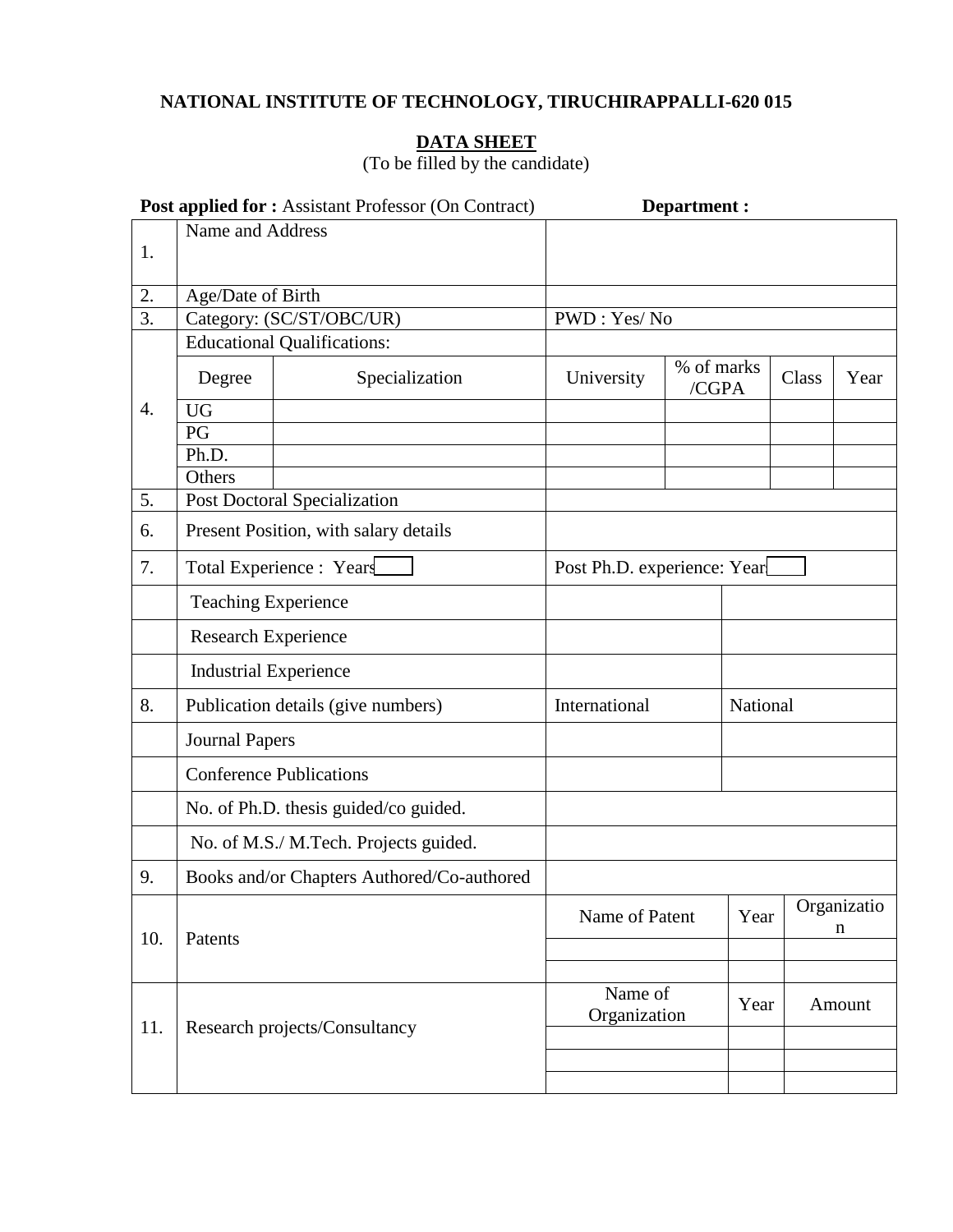| 12.                    | Awards/Distinctions, if any-      |  |  |
|------------------------|-----------------------------------|--|--|
| 13.                    | Any other relevant information-   |  |  |
| <b>Place:</b><br>Date: | <b>Signature of the Applicant</b> |  |  |

## **UNDERTAKING (To be given by those who applied with reference to Advertisement No.: 01/AP/2013)**

Name:

Department applied:

I hereby declare that I agree to the Designation, Pay Band, Academic Grade Pay, Essential qualification, Experience and other conditions given in the present advertisement (**Advertisement No.: 02/AP/2013).** I assure that if I claim the Designation, Pay Band, Academic Grade Pay, Essential qualification, Experience and other conditions given in the previous advertisement (**Advertisement No.: 01/AP/2013),**  my candidature/appointment is liable to be cancelled/terminated.

Date: Signature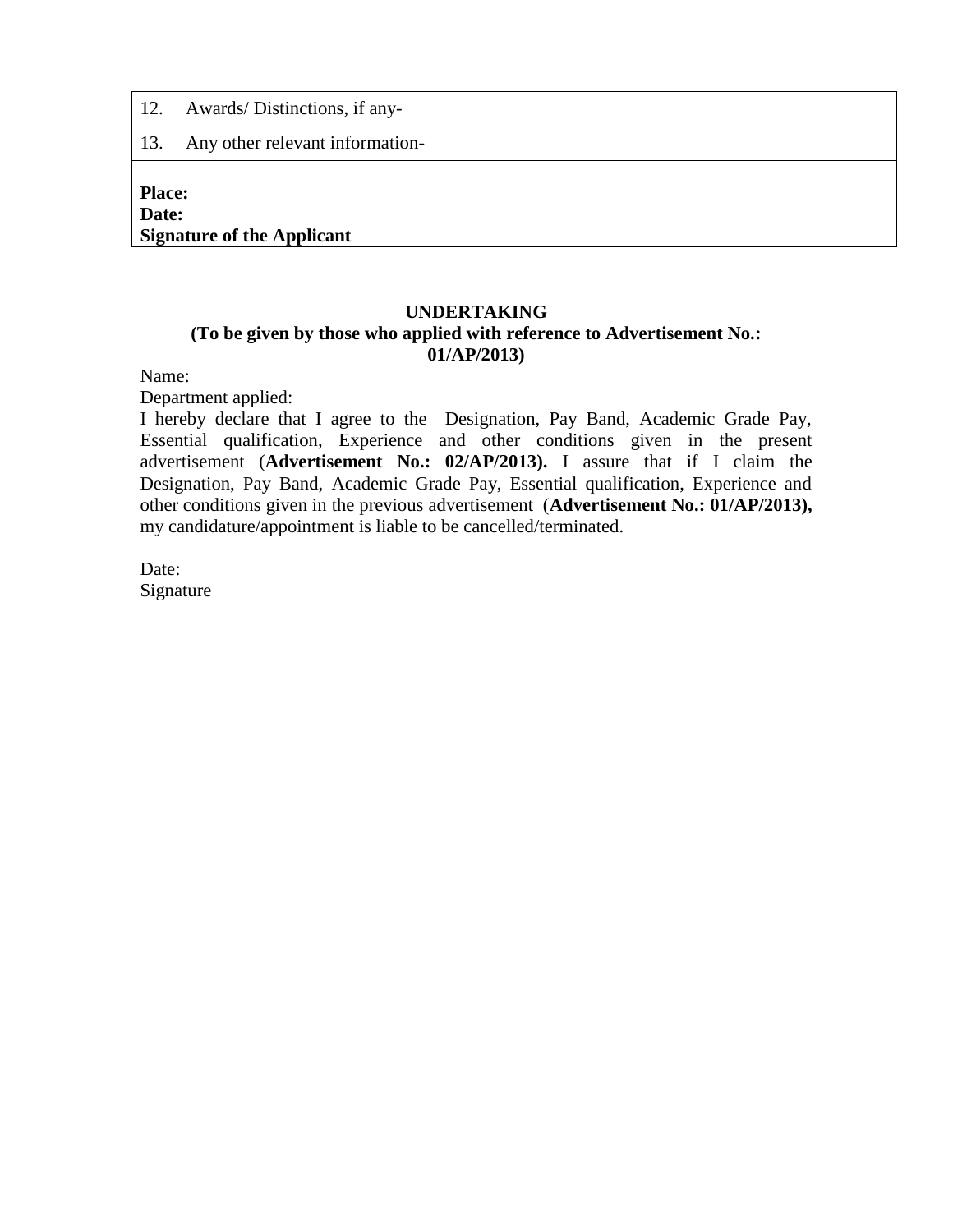### **PRESCRIBED PROFORMAE Proforma-I**

#### **The form of certificate to be produced by Scheduled Castes and Scheduled Tribes candidates applying for appointment to posts under the Government of India**

This is to certify that Shri/Shrimati/Kumari\* …………………..son/daughter\* of of village/town\* ……………………………. in District/Division\* …………………..of the State/Union Territory\* ………………… belongs to the caste/tribe\* which is recognised as a Scheduled Caste/Scheduled Tribe\* under:—

- @ The Constitution (Scheduled Castes) Order, 1950
- @ The Constitution (Scheduled Tribes) Order, 1950
- @ The Constitution (Scheduled Castes) Union Territories Order, 1951
- @ The Constitution (Scheduled Tribes) Union Territories Order, 1951

[as amended by the Scheduled Castes and Scheduled Tribes List (Modification) Order, 1956;

the Bombay Reorganisation Act, 1960, the Punjab Reorganisation Act, 1966, the State of Himachal Pradesh Act, 1970, the North Eastern Areas (Reorganisation) Act, 1971, the Scheduled Castes and Scheduled Tribes Order (Amendment) Act, 1976., the State of Mizoram Act, 1986, the State of Arunachal Pradesh Act, 1986 and the Goa, Daman and Diu (Reorganisation) Act, 1987.]

@ The Constitution (Jammu and Kashmir) Scheduled Castes Order, 1956

The Constitution (Andaman and Nicobar Islands) Scheduled Tribes Order, 1959 as amended by the Scheduled Castes and Scheduled Tribes Order (Amendment) Act, 1976

The Constitution (Dadar and Nagar Haveli) Scheduled Castes Order, 1962

@ The Constitution (Dadar and Nagar Haveli) Scheduled Tribes Order, 1962

@ The Constitution (Pondicherry) Scheduled Castes Order, 1964

@ The Constitution (Uttar Pradesh) Scheduled Tribes Order, 1967

@ The Constitution (Goa, Daman and Diu) Scheduled Castes Order, 1968

@ The Constitution (Goa, Daman and Diu) Scheduled Tribes Order, 1968

@ The Constitution (Nagaland) Scheduled Tribes Order, 1970

@ The Constitution (Sikkim) Scheduled Castes Order, 1978

@ The Constitution (Sikkim) Scheduled Tribes Order, 1978

The Constitution (Jammu & Kashmir) Scheduled Tribes Order, 1989

The Constitution (SC) Order (Amendment) Act, 1990

- The Constitution (ST) Order (Amendment) Act, 1991
- @ The Constitution (ST) Order (Second Amendment) Act, 1991

@ The Scheduled Castes and Scheduled Tribes Orders (Amendment) Act 2002

@ The Constitution (Scheduled Castes) Order (Amendment) Act, 2002

@ The Constitution (Scheduled Castes and Scheduled Tribes) Orders (Amendment) Act, 2002

@ The Constitution (Scheduled Castes) Orders (Second Amendment) Act, 2002

% 2. Applicable in the case of Scheduled Castes/Scheduled Tribes persons who have migrated from one State/Union Territory Administration to another.

|               | This certificate is issued on the basis of the Scheduled Castes/Scheduled Tribes certificate issued to |
|---------------|--------------------------------------------------------------------------------------------------------|
|               | Father/Mother of                                                                                       |
|               |                                                                                                        |
|               |                                                                                                        |
|               | belongs to the caste/tribe* which is recognised as a Scheduled Caste/Scheduled Tribe in the            |
|               |                                                                                                        |
|               | Shri/Shrimati/Kumari*  and/or* his/her* family ordinarily resides in                                   |
|               |                                                                                                        |
| Territory* of |                                                                                                        |

Date : Signature : Signature : Signature : Signature : Signature : Signature : Signature : Signature : Signature Place :  $**$ Designation

(With Seal of Office) State/Union Territory\*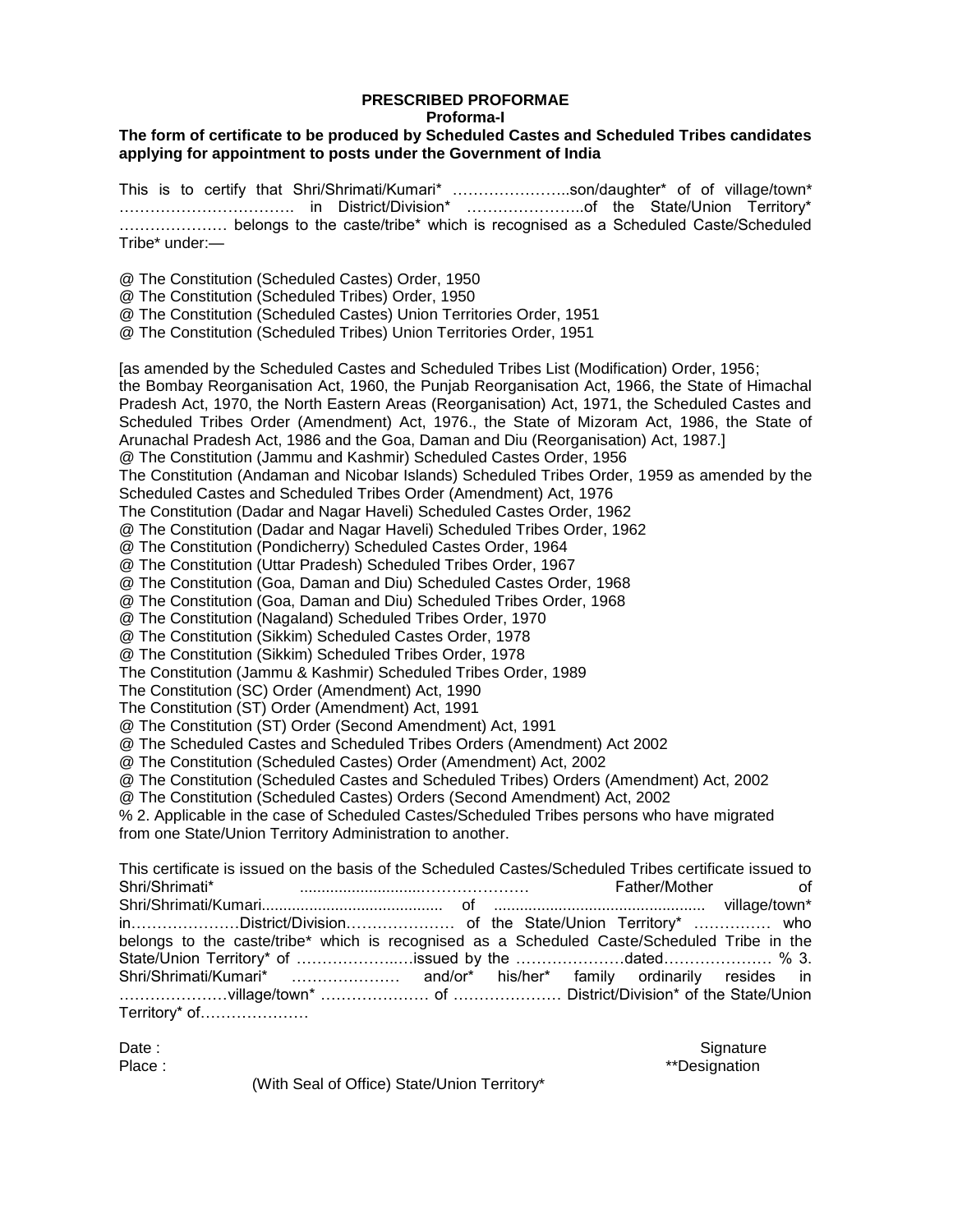\*Please delete the words which are not applicable.

@Please quote specific Presidential Order.

% Delete the paragraph which is not applicable.

NOTE: The term "ordinarily reside (s)" used here will have the same meaning as in Section 20 of the Representation of the People Act, 1950.

\*\*List of authorities empowered to issue Scheduled Caste/Scheduled Tribe Certificate. (i) District Magistrate/Additional District Magistrate/Collector/Deputy Commissioner/Additional Deputy Commissioner/Deputy Collector/ist Class Stipendiary Magistrate/t Sub-

Divisional Magistrate/Taluka Magistrate/Executive Magistrate/Extra Assistant Commissioner. (not below of the rank of 1st Class Stipendiary Magistrate).

(ii) Chief Presidency Magistrate/Additional Chief Presidency Magistrate/Presidency Magistrate.

(iii) Revenue Officers not below the rank of Tahsildar.

(iv) Sub Divisional Officer of the area where the candidate and/or his/her family normally resides.

(v) Administrator/Secretary to Administrator/Development Officer(Lakshadweep)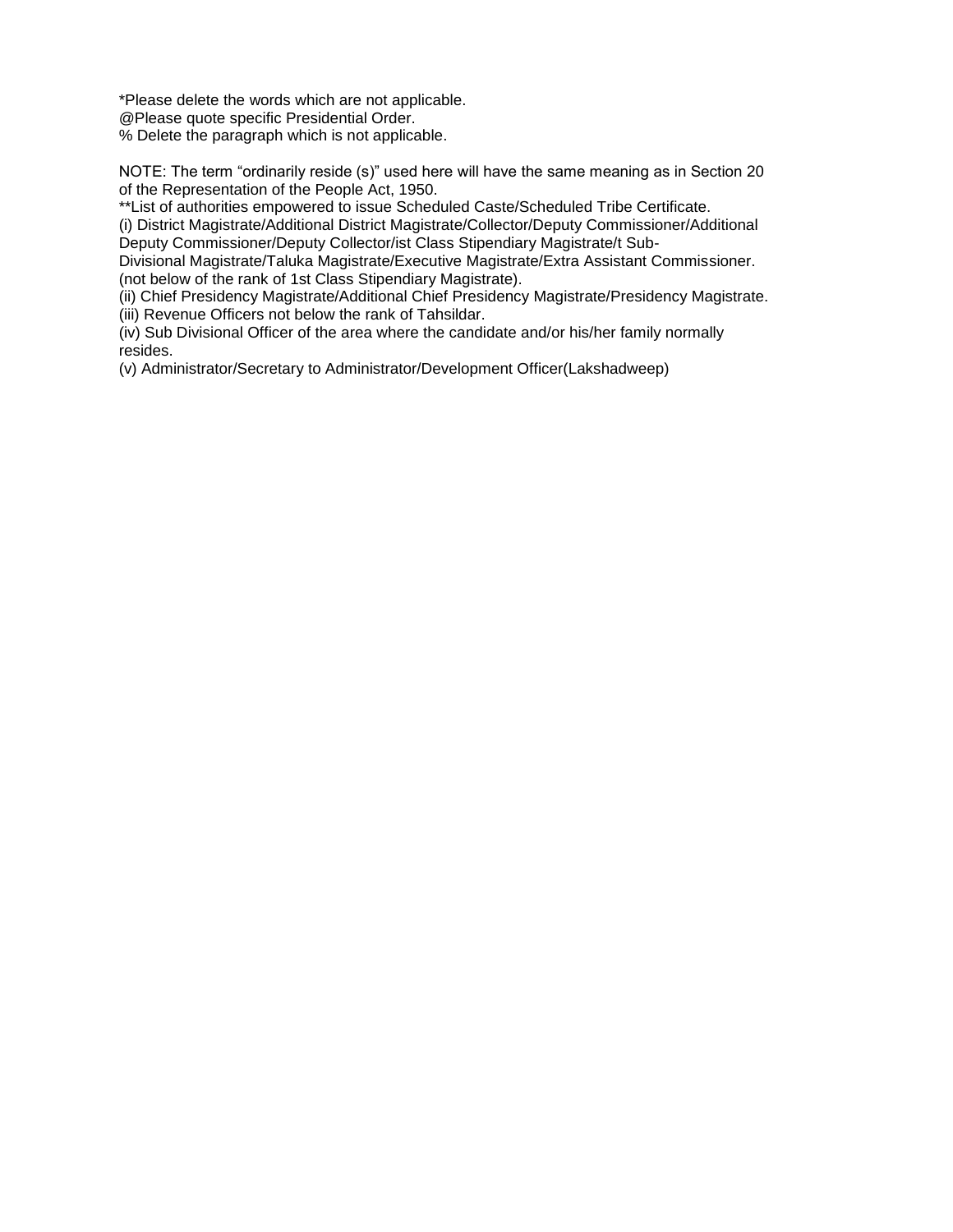## **Proforma-II**

**The formof certificate to be produced by Other Backward Classes candidates applying for**

**appointment to posts under the Government of India (NOT more than ONE years old).**

This is to certify that Shri/Shrimati/Kumari\* ………..............… son/daughter\* of Shri……...........……… of village/town\* ……….....…… in District/Division\* ………….....… of the State/Union Territory\* belongs to the Community………......…… which is recognized as a backward class under:

@ Government of India, Ministry of Welfare Resolution No. 1201i/68/93-BCC (C) dated 10th

September, 1993 published in the Gazette of India Extraordinary Part-I, Section-i, No. 186 dated

13th September, 1993.

@ Government of India, Ministry of Welfare Resolution No. 12011/9/94-BCC dated 19-10-94,

published in the Gazette of India Extraordinary Part-I, Section-i, No. 163 dated 20- 10-1994.

@ Government of India, Ministry of Welfare Resolution No. 12011/7/95-BCC dated 24-5-95,

published in the Gazette of India Extraordinary Part-I, Section-i, No. 88 dated 25-5- 1995.

@ Government of India, Ministry of Welfare Resolution No. 12011/96/94-BCC dated 9th March,

1996 published in the Gazette of India Extraordinary Part-I, Section-i, No.60 dated 11th March, 1996.

@ Government of India, Ministry of Welfare Resolution No. i2011/44/96-BCC dated 6th

December, 1996 published in the Gazette of India Extraordinary Part-I, Section-i, No. 210 dated

11th December, 1996.

@ Government of India, Ministry of Welfare Resolution No. i2oii/99/94-BCC dated 11th

December, 1997 published in the Gazette of India Extraordinary Part-I, Section-I, No. 236 dated

12th December, 1997.

@ Government of India, Ministry of Welfare Resolution No. 12011/i3/97-BCC dated 3rd

December, 1997 published in the Gazette of India Extraordinary Part-I, Section-i, No. 239 dated

17th December, 1997.

@ Government of India, Ministry of Social Justice and Empowerment Resolution No. i2011/68/98-BCC dated the 27th October, 1999 published in the Gazette of India Extraordinary Part-I, Section-i, No. 241 dated the 27th October, 1999.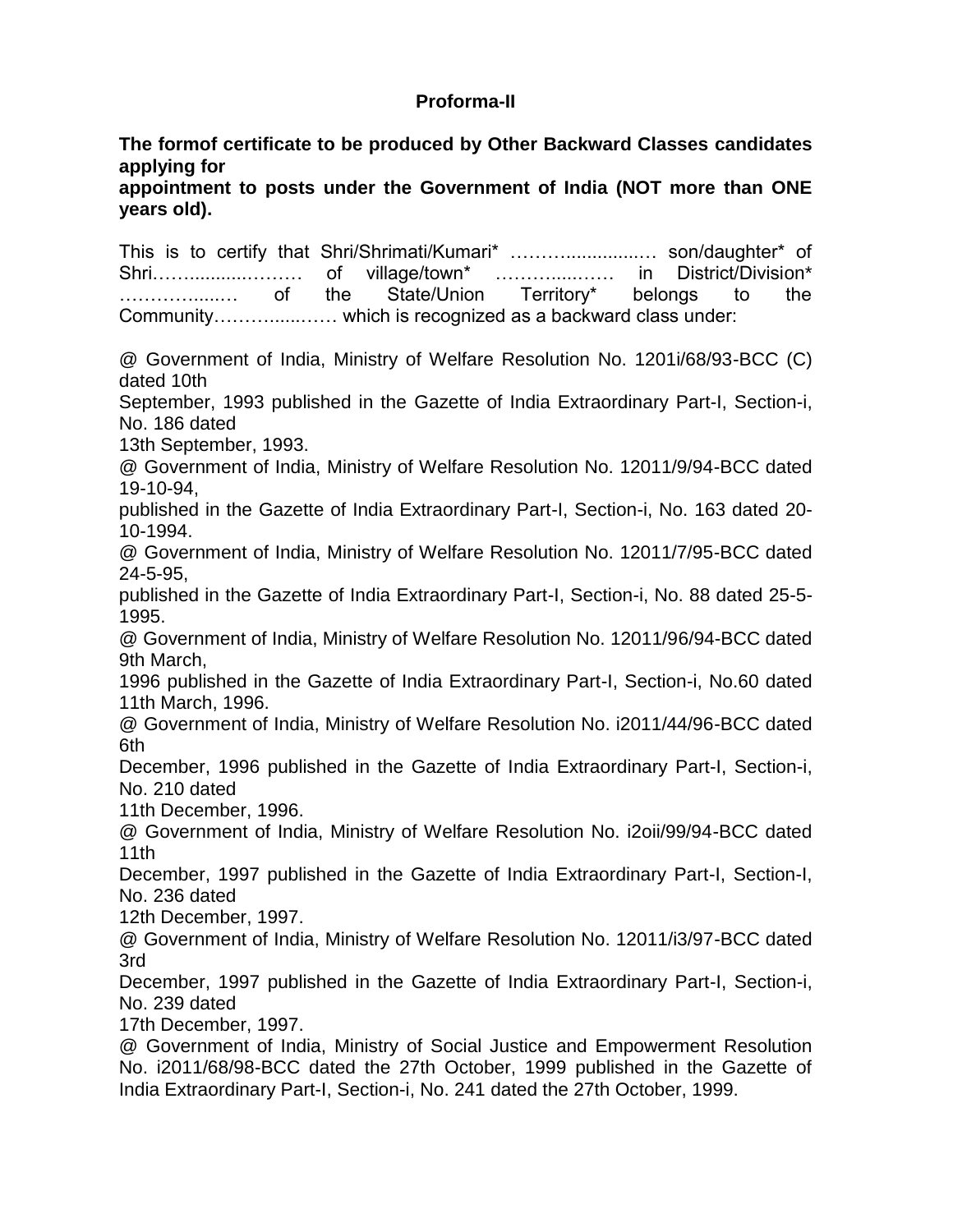@ Government of India, Ministry of Social Justice and Empowerment Resolution No. i2011/88/98- BCC dated 6th December, 1999 published in the Gazette of India Extraordinary Part-I, Section-i, No. 270 dated 6th December, 1999.

@ Government of India, Ministry of Social Justice and Empowerment Resolution No. i2011/36/99- BCC dated 4th April, 2000 published in the Gazette of India Extraordinary Part-I, Section-i, No. 71 dated 4th April, 2000.

@ Government of India, Ministry of Social Justice and Empowerment Resolution No. i2011/44/99- BCC dated the 21st September, 2000 published in the Gazette of India Extraordinary Part-I, Section-i, No. 210 dated the 21st September, 2000.

@ Government of India, Ministry of Social Justice and Empowerment Resolution No.

120i5/9/2000-BCC dated 6th September, 2001 published in the Gazette of India Extraordinary Part- I, Section-i, No. 246 dated 6th September, 2001.

@ Government of India, Ministry of Social Justice and Empowerment Resolution No.

1201i/1/200i-BCC dated 19th June, 2003 published in the Gazette of India Extraordinary Part-I,

Section, 1 No. 151 dated 20th June, 2003.

@ Government of India, Ministry of Social Justice and Empowerment Resolution No.

12011/4/2002-BCC dated 13th January, 2004 published in the Gazette of India Extraordinary, Part- I Section-i, No. 9 dated 13th January, 2004.

@ Government of India, Ministry of Social Justice and Empowerment Resolution No. 12011/i

4/2004-BCC dated 12th March, 2007 published in the Gazette of India Extraordinary, Part-I,

Section-i, No. 67 dated 12th March, 2007.

Shri/Shrimati/Kumari\*................................. and/or\* his/her\*................................ family ordinarily resides in ......................................village/town\* .....................................of District/Division\* of the State/Union Territory\* of

This is also to certify that he/she\* does not belong to the persons sections\* (Creamy Layer)

mentioned in column 3 of the Schedule to the Government of India, Department of Personnel &

Training O.M. No. 36012/22/93-Estt. (SCT) dated 8-9-1993 O.M. No. 36033/3!2004- Estt. (Res.)

dated 9th March, 2004 and O.M. No. 36033/3/2004-Estt. (Res.) dated 14th October, 2008.

Place: Signature Signature Signature Signature Signature Signature Signature Signature Signature Signature Signature Date:  $\bullet$  \*\*Designation

\*Please delete the words which are not applicable.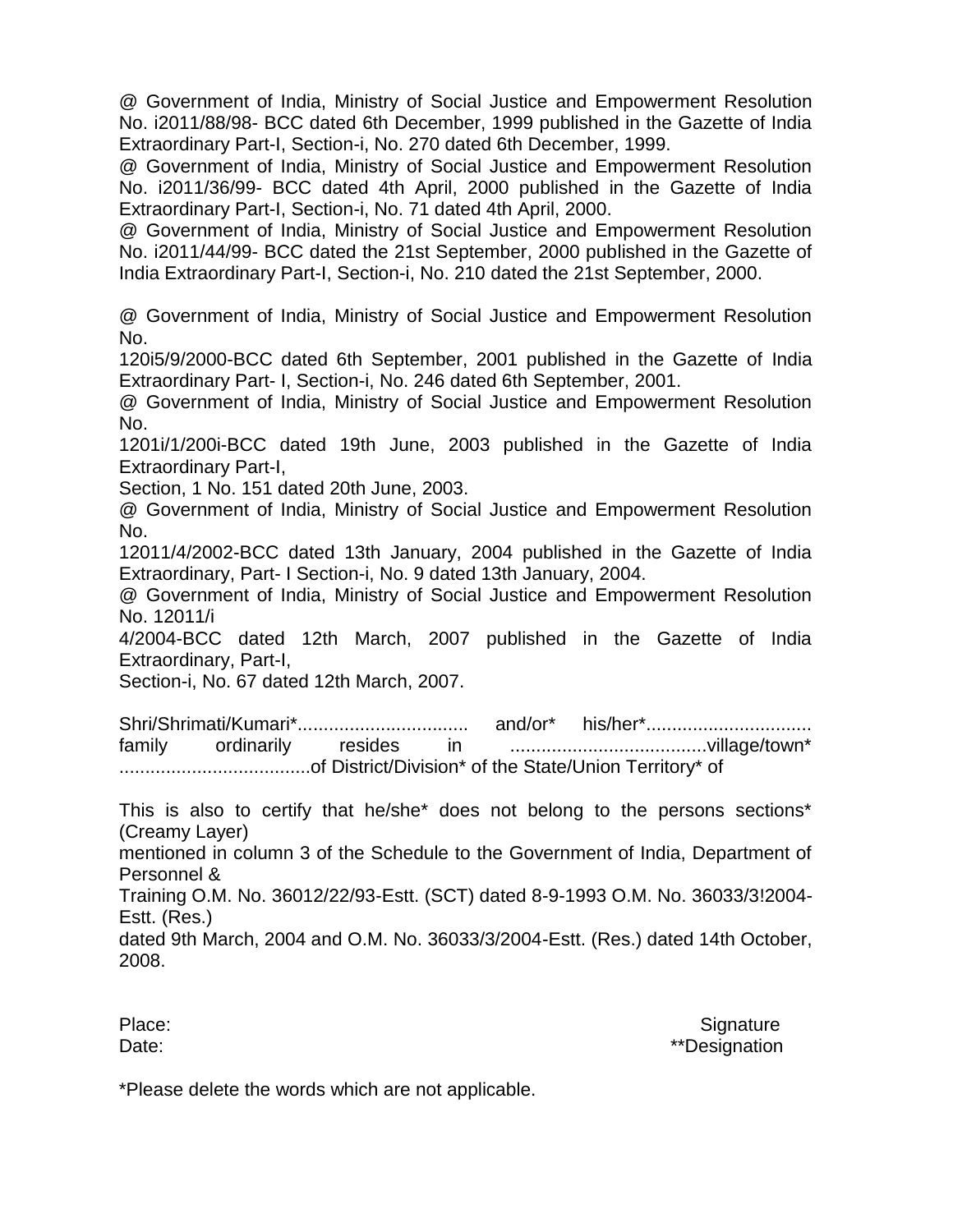@ Strike out whichever is not applicable. (With seal of Office) State/Union Territory

NOTE: The term "ordinarily reside (s)" used here will have the same meaning as in Section 20 of

the Representation of the People Act, 1950.

\*\*List of authorities empowered to issue OBC Certificate

(i) District Magistrate/Additional District Magistrate/Collector/Deputy Commissioner/Additional Deputy Commissioner/Deputy Collector/Ist Class Stipendiary Magistrate/f Sub-Divisional Magistrate/Taluka Magistrate/Executive Magistrate/Extra Assistant Commissioner.-I-(not below of the rank of 1st Class Stipendiary Magistrate).

(ii) Chief Presidency Magistrate/Additional Chief Presidency Magistrate/Presidency Magistrate.

(iii) Revenue Officers not below the rank of Tehsildar.

(iv) Sub Divisional Officer of the area where the candidate and/or his/her family normally resides.

(v) Administrator/Secretary to Administrator/Development Officer(Lakshadweep) Note 1: Candidates claiming to belong to OBCs should note that the name of their caste (including its spellings) as indicated in their certificates, should be exactly the same as published in the lists notified by the Central Government from time to time. A certificate containing any variation in the caste name will not be accepted.

Note 2: The OBC claim of a candidate will be determined in relation to the State (or part of the State) to which his/her father originally belongs. A candidate who has migrated from one State (or part of the State) to another should, therefore, produce an OBC certificate which should have been issued to him/her based on his/her father"s OBC certificate from the State to which he (father) originally belongs.

Note 3: No change in the community status already indicated by a candidate in his/her simplified application form for this examination will ordinarily be allowed by the Commission.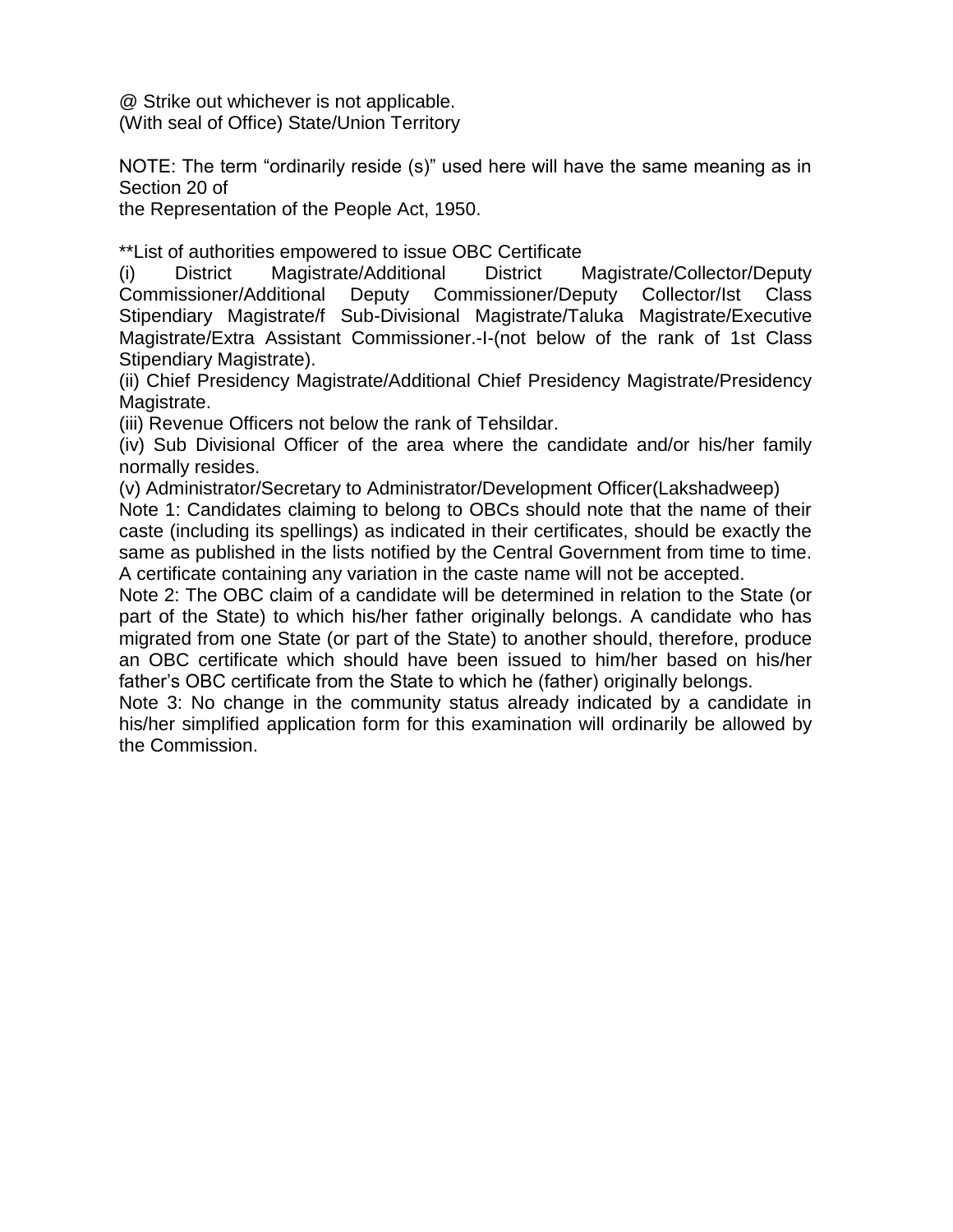## **Proforma-III**

# **Form of declaration to be submitted by the OBC candidate (in addition to the community certificate)**

I .................................................. Son/daughter of Shri ................................. resident of ...................................... village/town/city ..................................... District...................................... state hereby declare that I belong to the community which is recognized as a backward class by the Government of India for the purpose of reservation in services as per orders contained in Department of Personnel and Training Office Memorandum No 36102/22/93-Estt. (SCT) dated 8- 9-1993. It is also declared that I do not belong to persons/sections/sections (Creamy Layer) mentioned in column 3 of the Schedule to the above referred Office Memorandum dated 8-9-1993, O.M. No. 3603313/2004-Estt. (Res.) dated 9th March, 2004 and O.M. No. 36033/3/2004-Estt. (Res.) dated 14th October, 2008.

**Signature** Full Name Address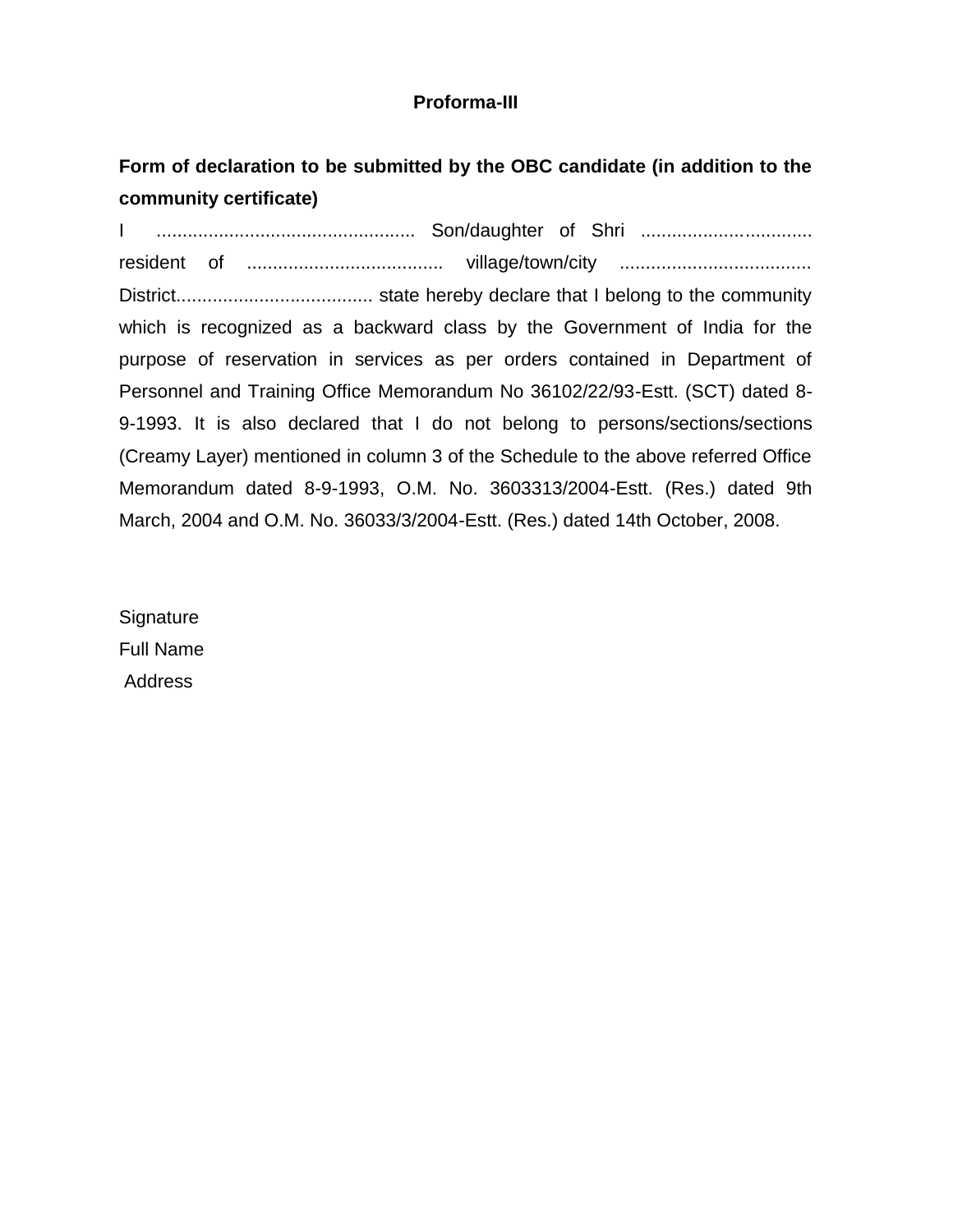## **Proforma-IV**

# **The form of certificate to be produced by Physically Handicapped candidates applying**

**for appointment to posts under the Government of India**

NAME & ADDRESS OF THE INSTITUTE/HOSPITAL

Date:

Certificate No

## DISABILITY CERTIFICATE

Recent Photograph of the candidate showing the disability duly attested by the Chairperson of the Medical Board **Example 20** 

This Is certified that Shri/Smt./Kum \_\_\_\_\_\_\_\_\_\_\_\_\_\_\_\_\_\_\_\_\_son/wife/daughter of Shri\_\_\_\_\_\_\_\_\_\_\_\_\_\_\_ \_\_\_\_\_age \_\_\_\_ sex \_\_\_\_\_\_\_\_\_\_\_\_\_\_\_\_\_\_\_\_ identification mark(s) is suffering from permanent disability of following category:

A. Locomotor or Cerebral Palsy:

(i) BL—Both legs affected but not arms

(ii) BA—Both arms affected (a) Impaired reach (b) Weakness of grip

(iii) BLA—Both legs and both arms affected

(iv) OL—One leg affected (right or left) (a) Impaired reach (b) Weakness of grip (c) Ataxic

(v) QA—One arm affected (right or left) (a) Impaired reach (b) Weakness of grip (c) Ataxic

(vi) BH—Stiff back and hips (cannot sit or stoop)

(vii) MW—Muscular weakness and limited physical endurance. B. Blindness or Low Vision:

(i) B—Blind (ii) PB—Partially blind

C. Hearing impairment: (i) D—Deaf (ii) PD—Partially deaf

(Delete the category whichever is not applicable)

2. This condition is progressive/non-progressive/likely to improve/not likely to improve.

Reassessment of this case is not recommended/is recommended after a period ofyears months.\*

3. Percentage of disability in his/her case is Percent.

4. Shri/Smt./Kum \_\_\_\_\_\_\_\_\_\_\_\_\_\_\_\_\_\_\_\_\_\_\_\_\_\_ meets the following physical requirements for

discharge of his/her duties:—

(i) F—Can perform work by manipulating with fingers. Yes/No

(ii) PP—Can perform work by pulling and pushing. Yes/No

(iii) L—Can perform work by lifting. Yes/No